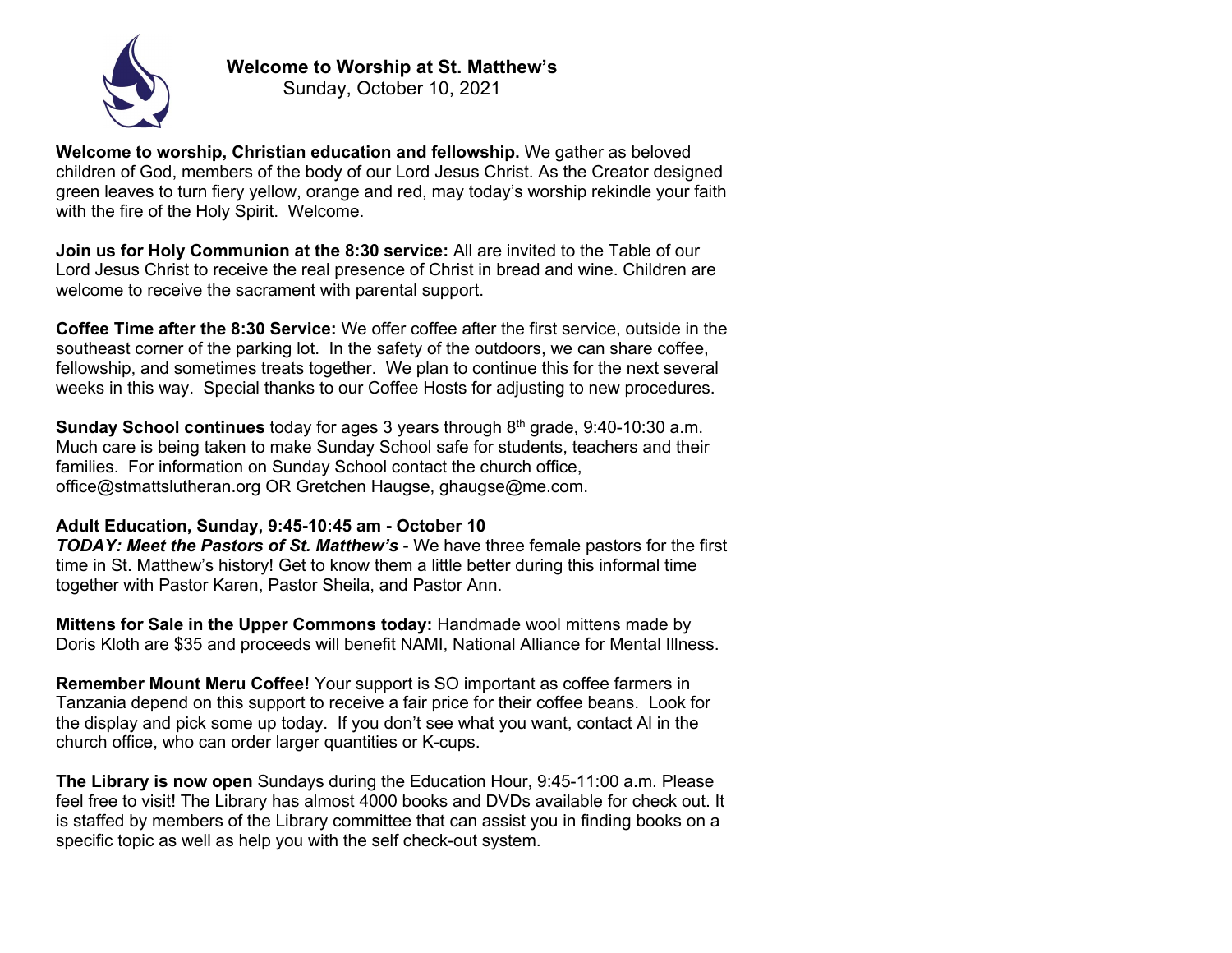## *Announcement Insert for 10-10-21*

**Next Sunday's Adult Education: Oct. 17:** Social Ministry Focus—Hear about two organizations doing important work in Milwaukee. **Project Return** Hear from Wendel Hruska, Executive Director about Project RETURN (Returning Ex-incarcerated people To Urban Realities and Neighborhoods), which exists to help men and women make a positive, permanent return to community, family and friends. **Fondy Food Market** – Hear from St. Matthew's member Heather Deaton about The Fondy Farmer Market, Milwaukee's largest and most diverse open air market, with more than 40 farmers and local food producers who sell at the market May through November. Also, The Milwaukee Winter Farmers Market brings together about 50 weekly vendors all winter long at the Mitchell Park Domes.

**Wednesday Bible Study** is now underway with Pastor Ann Williams from 10:00-11:00 a.m. each Wednesday, now in the Upper Room. We are masking in respect for those more vulnerable. We had a great group this past week, but there is still space for you!

**Women's Book Discussion "Rising Strong: How the Ability to Reset Transforms the Way We Live, Love, Parent and Lead" by Brené Brown** Meeting in person at St. Matthew's Wednesday evenings from 7-8 pm in October (October 6, 13, 20, 27). All are welcome at any of the weeks. If you need assistance in getting a book/more information please contact Sue Swing : sueswing@sbcglobal.net

**Saints Older Adult Ministry Gathering** Wednesday, October 20<sup>th</sup>, with Guest Speaker Pastor Emeritus Gary Erickson. We look forward to taking a trip down memory lane with him as well as receive an update on his life since retiring. Sign up ahead for a box lunch, with a suggested donation of \$10 for this lunch catered from City Market. Sign Up in the Upper Commons or the church office.

**Volunteer Needed**: Quiet Sacs-Maintain Quiet Sacs that are used in worship. This will take about 2 hours per month. It can be done whenever the church is open; day or evening. Great for a parent waiting for a child in choir, confirmation... Please contact Sue Swing sueswing@sbcglobal.net.

**Altar Flower & Library Book Sign-Up:** You are invited to sign up for altar flowers or a library book for a special occasion which will be noted in the bulletin. Flowers are \$35 and will be ordered by the office staff. Please make out a check and mark it for altar flowers. You can sign up to donate a book to the library. A book will be chosen for the occasion and you will be notified of which book was chosen. Library books are \$20. This is a great way to support St. Matthew's worship and library ministries in a meaningful way.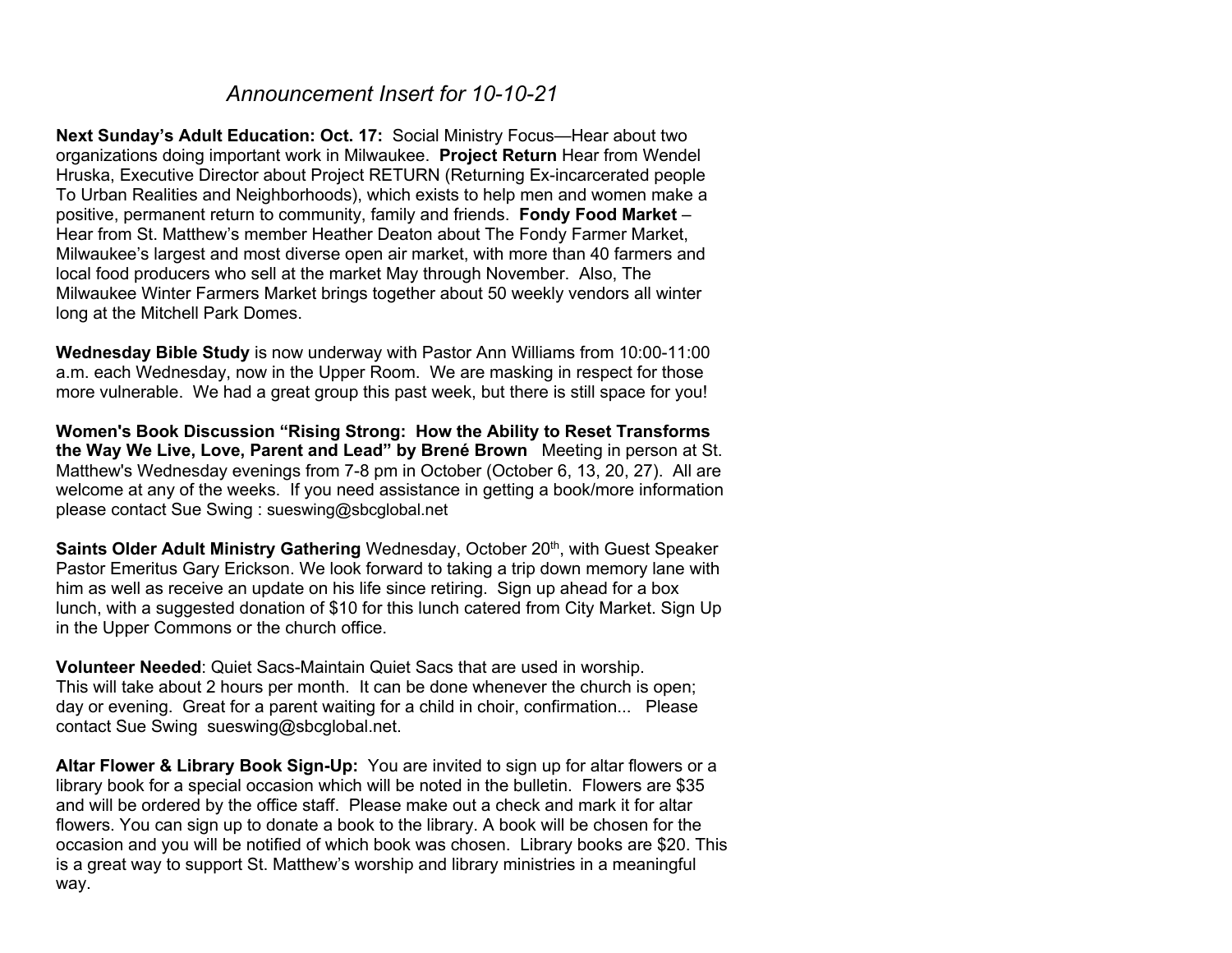**Children and Youth Choirs and Handbell Ensembles** begin in October. This is a great time for your child to be begin participating in St. Matthew's popular music ministry.

> Godsbells (4<sup>th</sup>-6<sup>th</sup> graders) begins Oct. 13, 6:15-6:45 New Creation Choir (3rd-6th graders) begins Oct. 13, 7:00-7:45 New Generation Choir (7<sup>th</sup>-12<sup>th</sup> graders) begins Oct. 20, 6:15-6:45pm Praise Kids (4yrs-2nd grade) begins Oct. 21, 4:00-4:45pm Righteous Ringers (7<sup>th</sup>-12<sup>th</sup> grades) begins Oct. 26, 7:00-7:45pm

If you want to get information on this for your child, please contact John Paradowski or Jeff Reeves, jreeveswk@yahoo.com Check out all the details on our website: stmattslutheran.org under welcome/worship/choirs & ensembles



**Congregational Forum last Sunday:** A successful meeting was held on Sunday to share information about our search for a new lead pastor. Pam Stokke-Ceci, congregational president, led the meeting which included members of the MET, who were responsible for creating the Ministry Site Profile.

*Mission Exploration Team members: Diane DuBois, Marion Heinz, Al Land, Steve Raasch, Megan Reuter, Michael Wolaver.* Thanks for their work on the MSP!

Now that the Ministry Site Profile is complete, the Synod Office can begin to give our Call Committee names of potential candidates. While we are hopeful that we can call a new pastor as soon as possible, this will take some time, in order to find the right candidate, and to schedule the interviews and conversations. Please keep the Call Committee in your prayers as this work begins.

*Members of the Call Committee: Nancy Bowen, Andrew Cherney, Diane DuBois, Brian Due, Natalie Ford Sajdak, Michael Wolaver.*

If you wish to see the Ministry Site Profile, which contains detailed information about St. Matthew's ministry setting pertinent to calling a new pastor, here is a link to it: **https://bit.ly/2YqkJW9-MSP**

And if you wish to watch the Congregational Forum meeting from last Sunday, here is a link to a recording of the meeting:

**https://youtu.be/oBPDgmhcKks**